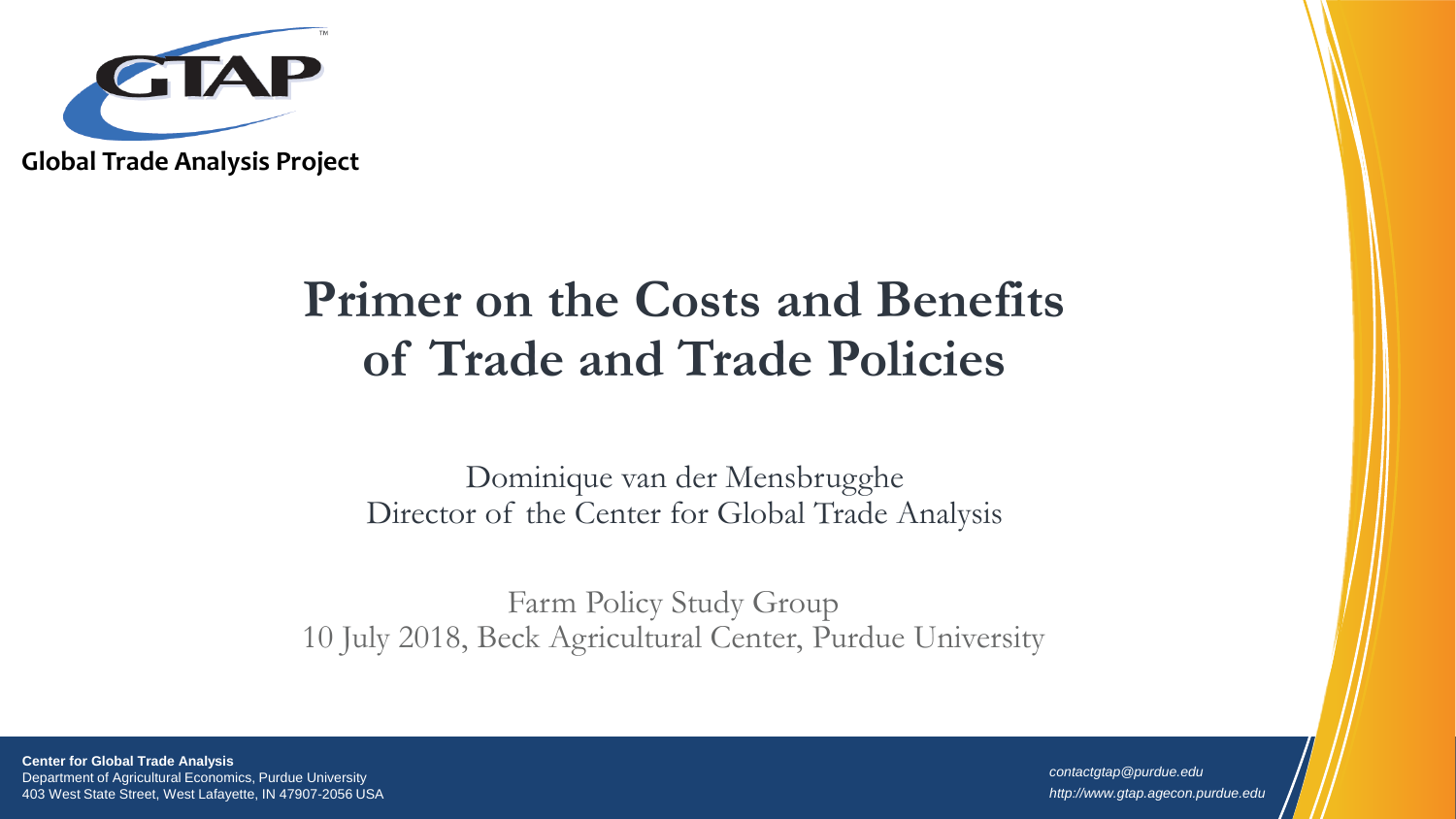# **What do economists think?**

#### • **Comparative advantage**

- 18<sup>th</sup> & 19<sup>th</sup> Centuries—Adam Smith, David Ricardo
- **Increasing returns to scale, imperfect competition, love of variety**
	- 1970s & 1980s—Dixit-Stiglitz, Krugman
- **Firm heterogeneity, fixed trade costs, productivity impacts**
	- 2000s—Melitz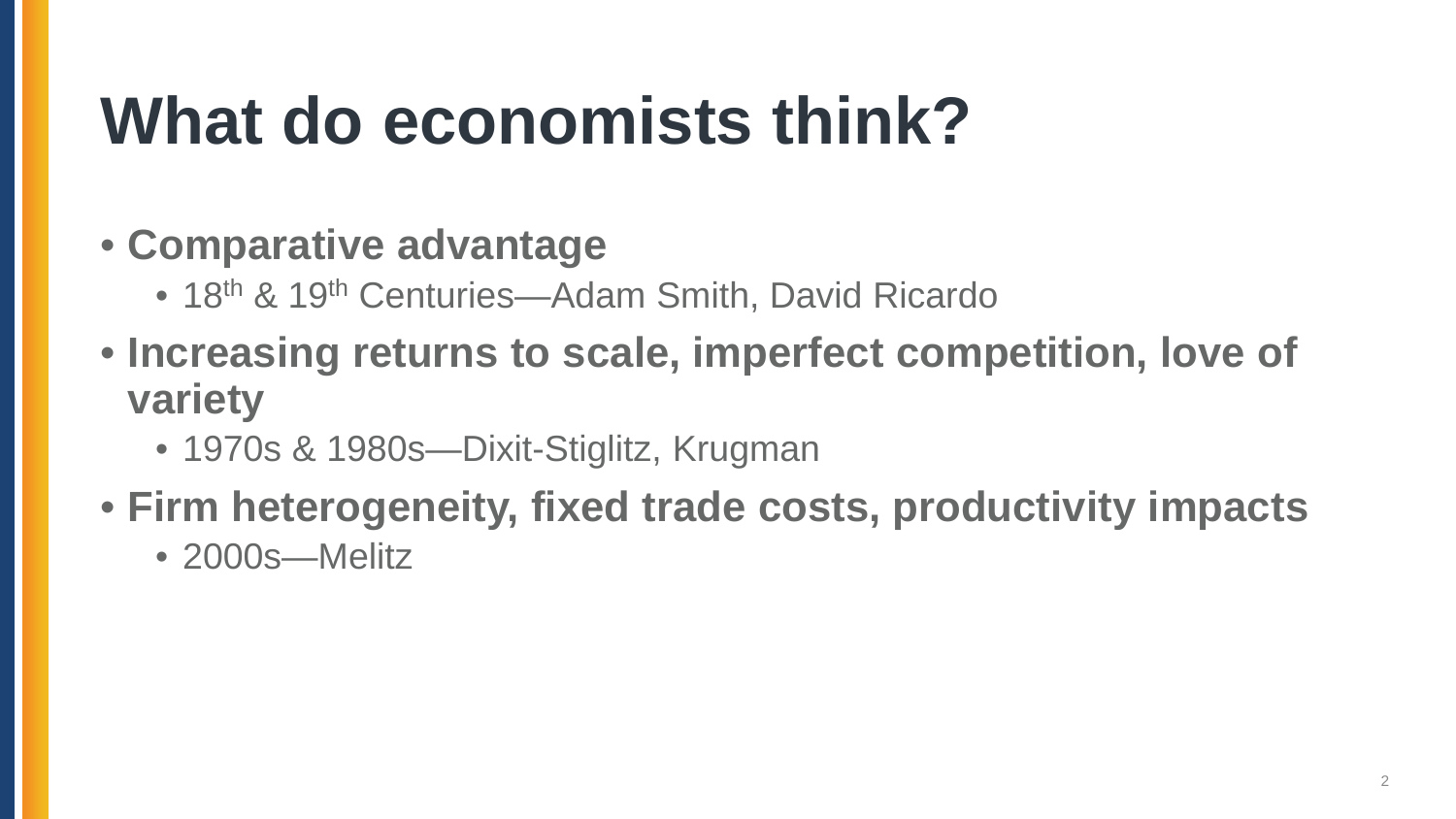# **Trade-offs**

| <b>Advantages of free trade</b>               | <b>Advantages of protection</b>                             |
|-----------------------------------------------|-------------------------------------------------------------|
| Market efficiency                             | Avoids displacement—especially in the<br>short term         |
| Scale economies                               | <b>Protects infant industries</b>                           |
| Lower prices for inputs and consumer<br>goods | National security (e.g. food or energy<br>self-sufficiency) |
| More variety                                  | Tariff revenues/luxury taxes                                |
| Minimizes rent-seeking behavior               |                                                             |
| <b>Promotes innovation</b>                    |                                                             |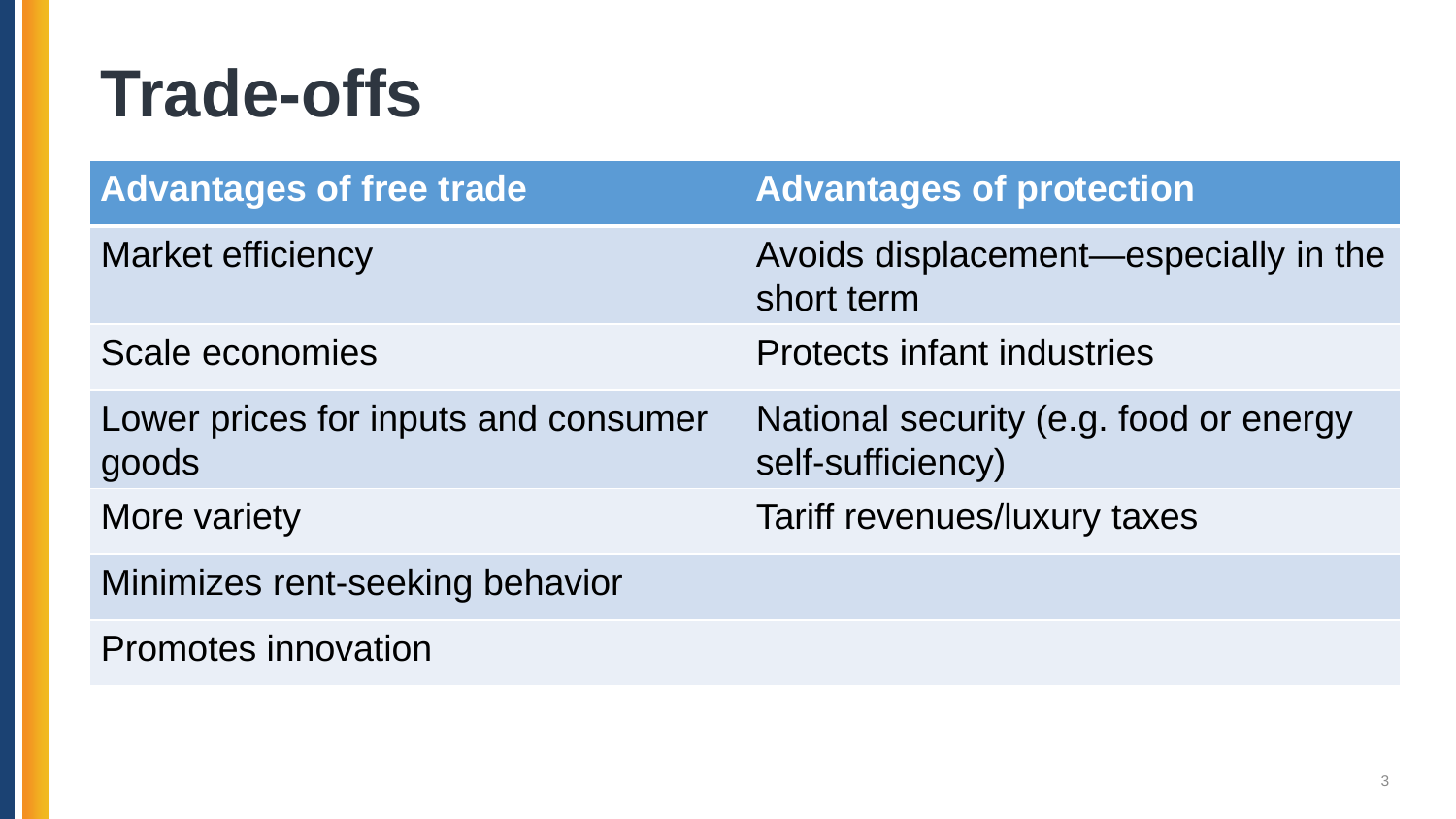## **US tariffs have never been lower…**

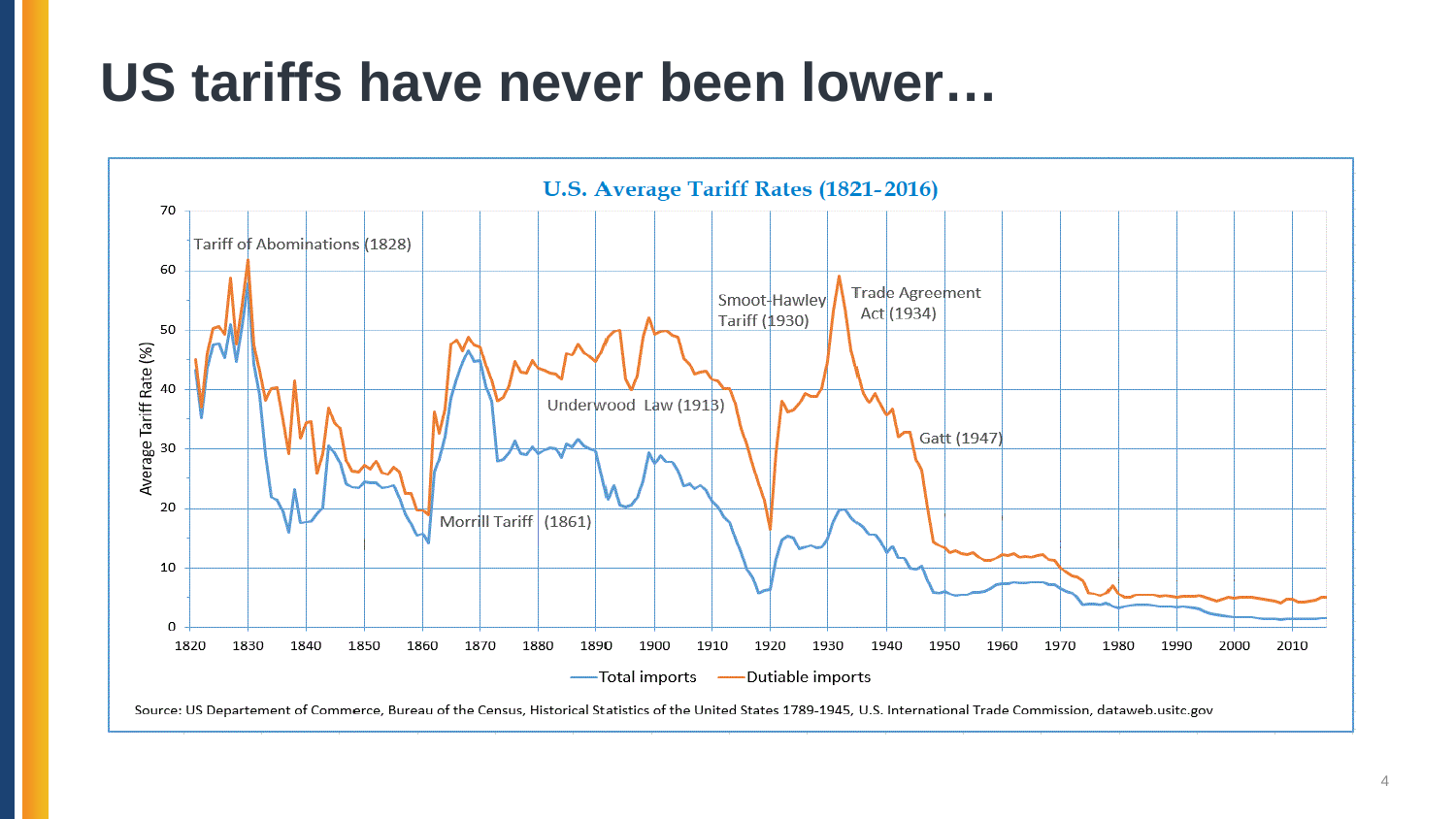### **And tariffs are low in most parts of the world**

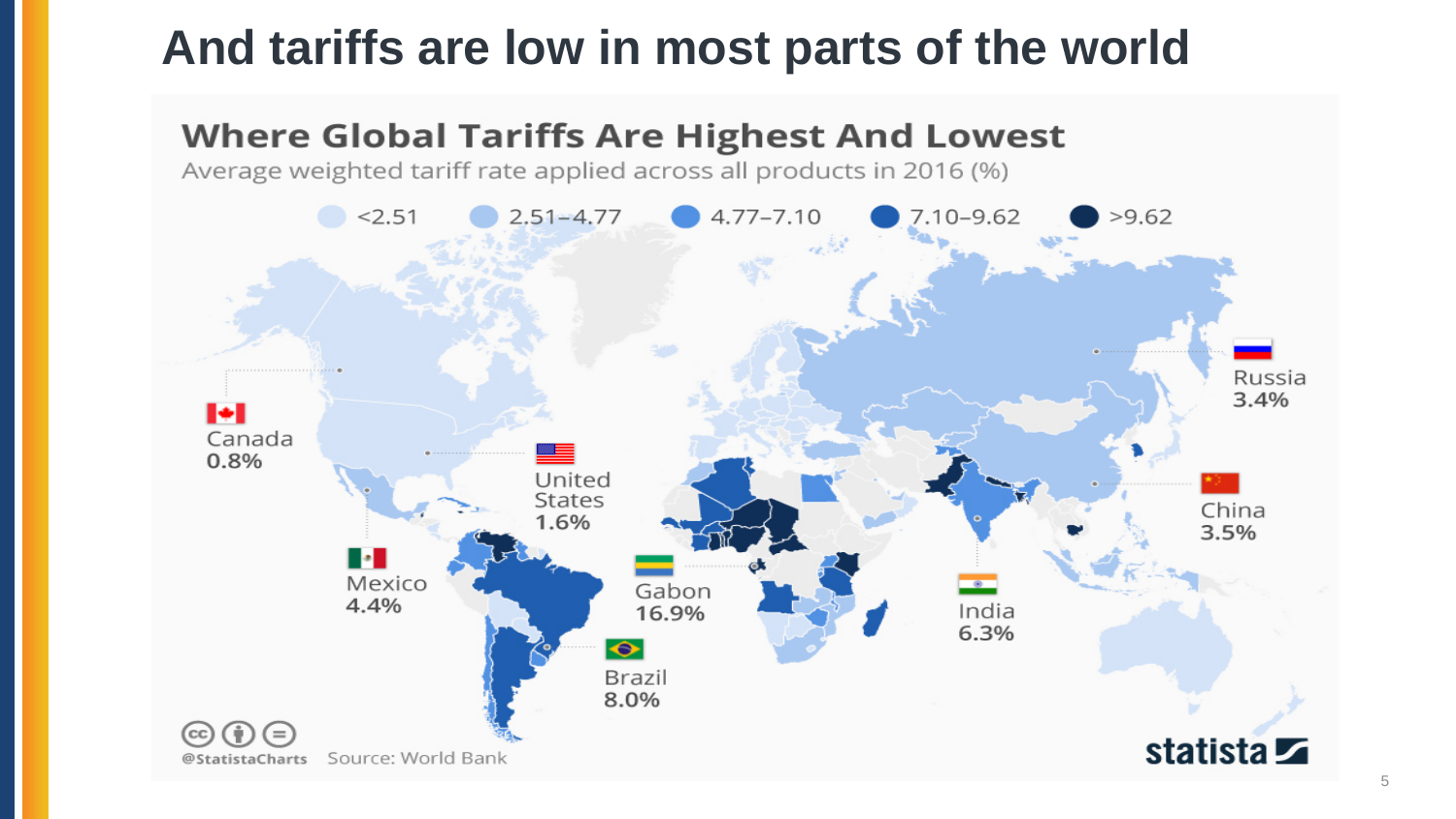### **Global trade has outpaced global output**



*Source:* World Trade Organization, World Bank

**World merchandise export vs GDP (1960=1)**



*Source:* World Trade Organization, World Bank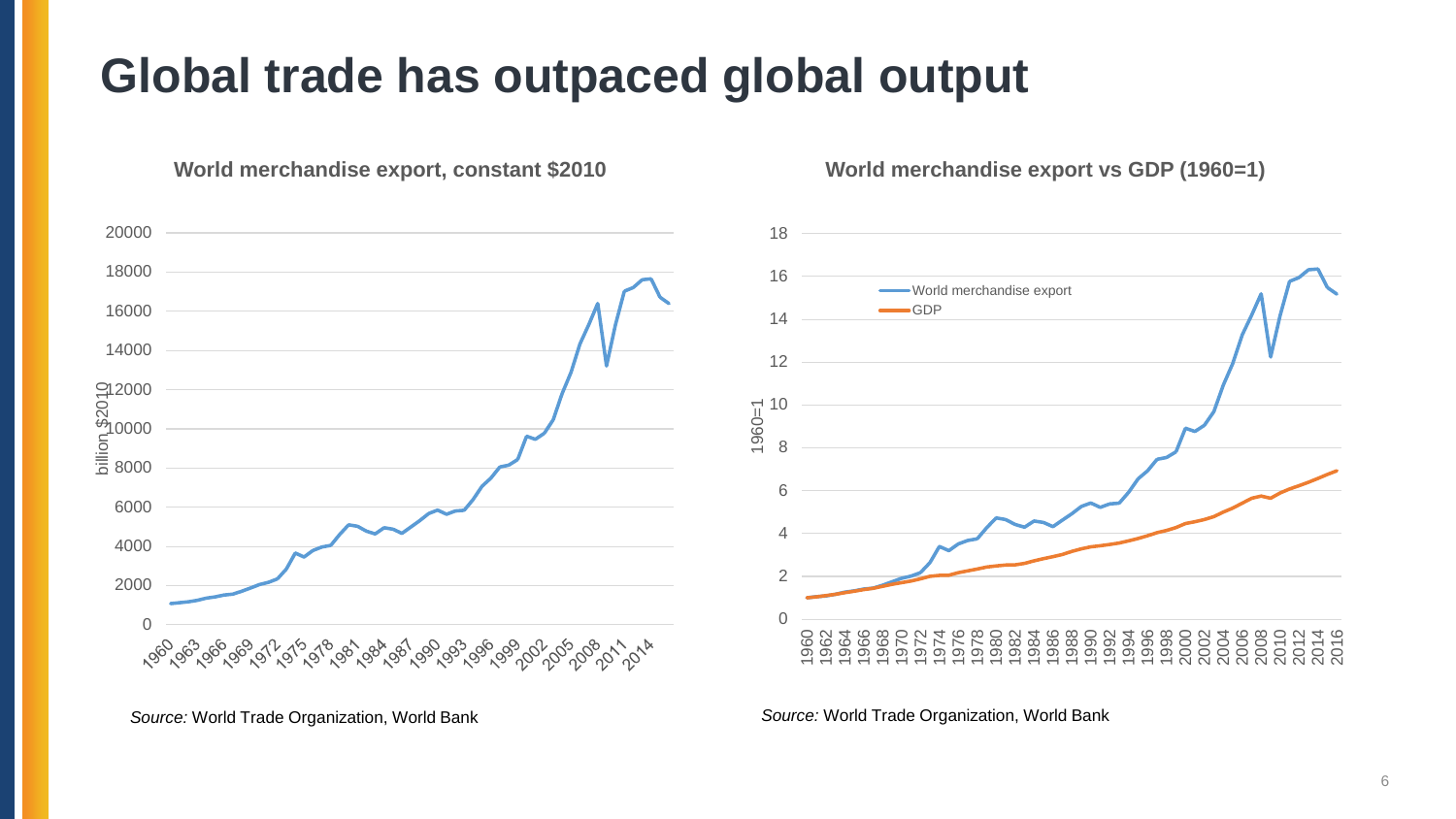### **Large rise in agricultural trade, particularly post-2000**



*Source:* World Trade Organization, World Bank

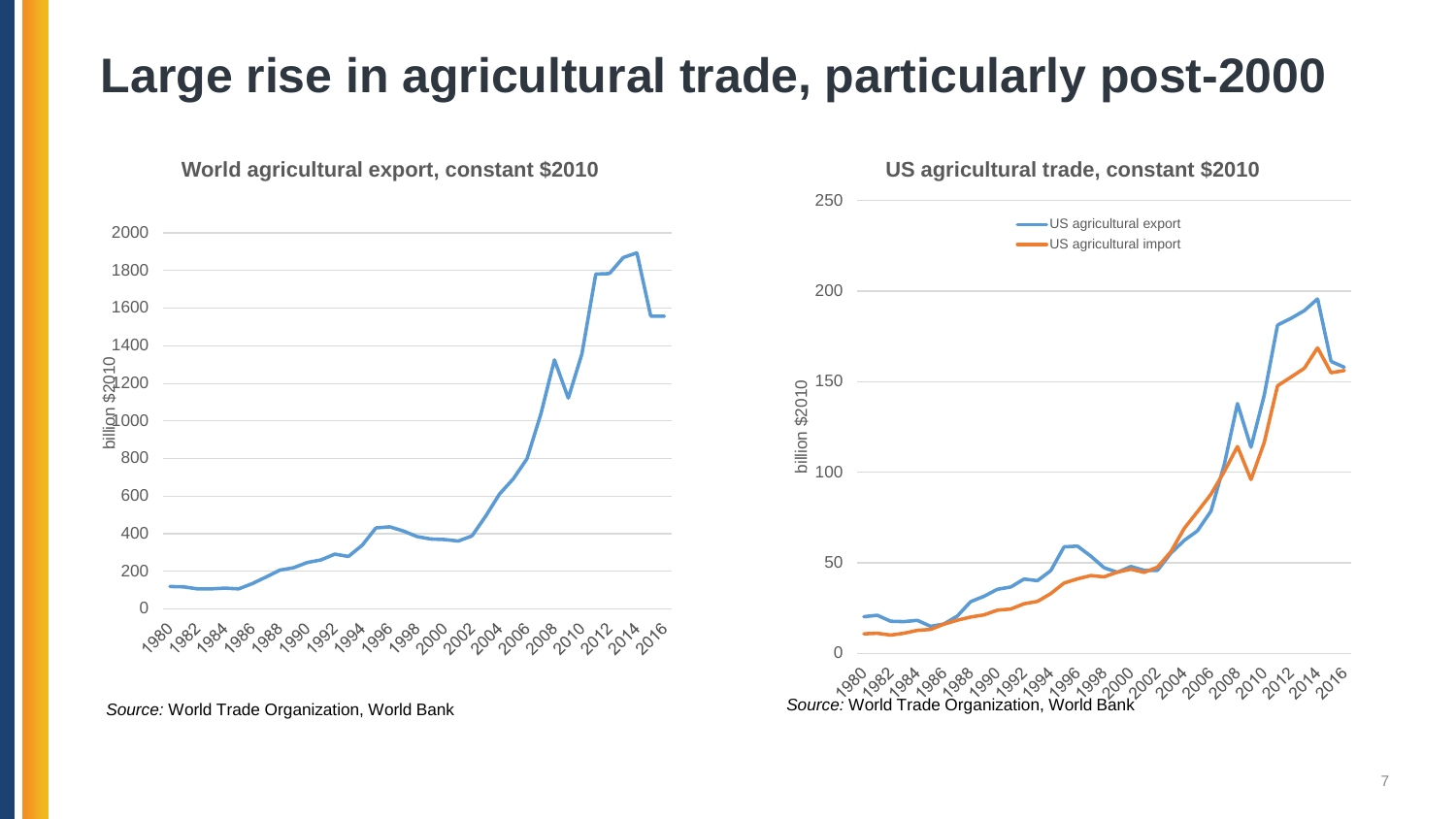## **Assessing benefits/costs from free trade**

#### • **+1-2% of GDP from efficiency gains**

• Ignores dynamic effects (productivity, innovation, pro-competitive, increased varieties)

#### • **There are nonetheless winners and losers**

• Those negatively impacted are typically easy to identify, the benefits are more diffuse

#### • **Gains should be sufficient to help displaced workers**

- Re-training, re-localization
- But implementation has typically been deficient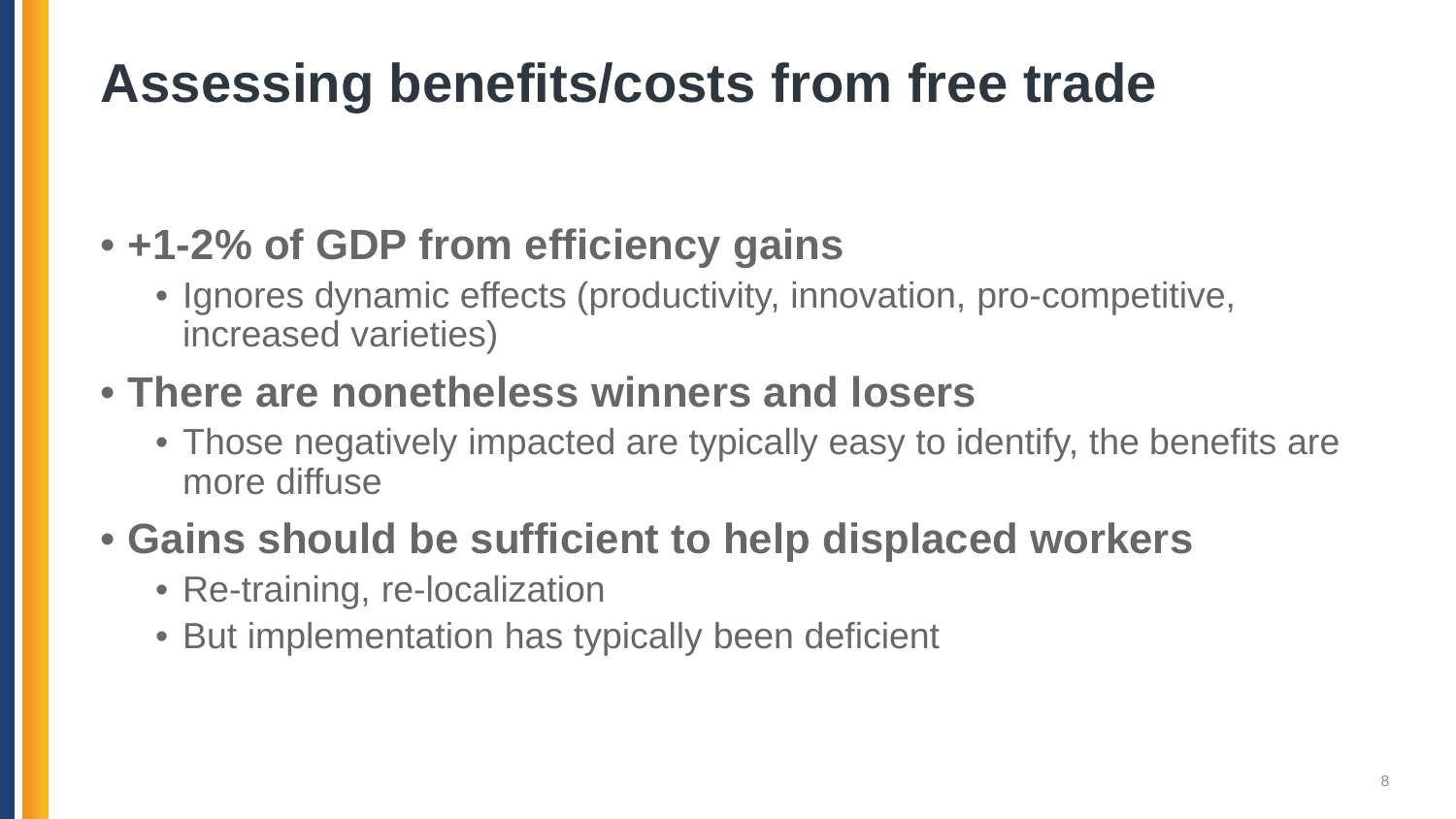# **Trade vs. technology**

#### • **Still an open question**

• Consensus is that productivity improvements account for up to 80% of job losses in manufacturing

#### • **Global economy made room for China's extraordinary growth**

- Autor and colleagues estimate that China's emergence displaced around 1 million manufacturing jobs in the U.S.—with a concentration in the Midwest
- China is currently trying to rotate its economy from investment-led growth to consumer-led growth. This implies oversupply in certain key sectors such as iron and steel.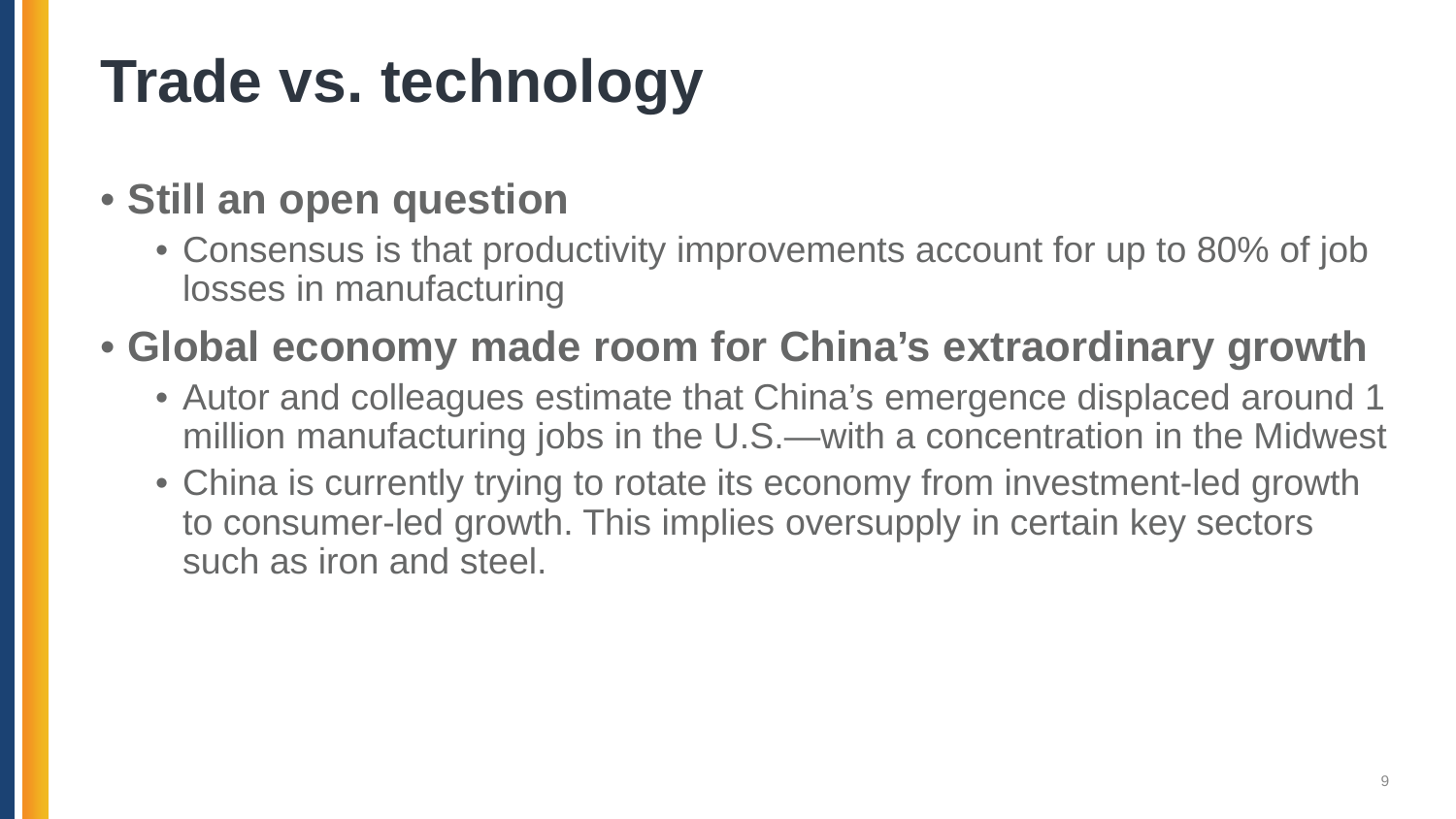## **Macroeconomics and trade imbalances**

• **Econ 101: Difference between savings and investment is equal to the net trade balance**

$$
S-I=X-M
$$

• **Dollar is the reserve currency**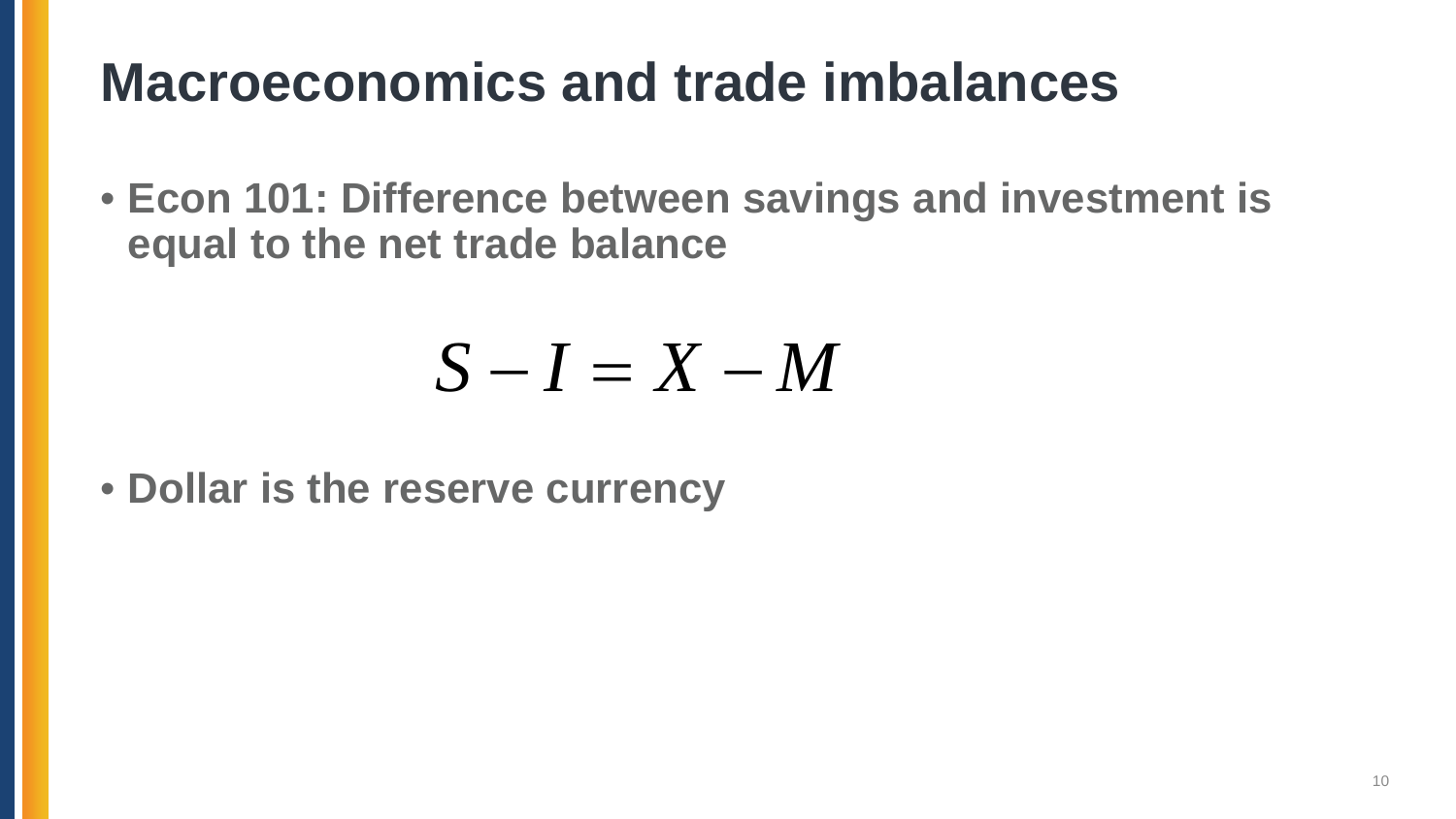# **Is the trading system fair?**

#### • **Negotiated multilaterally**

- Implies countries see mutual benefit (not necessarily always purely economic)
- **Most tariffs are too low to matter, currency movements and trade impediments (e.g. ports, logistics, procedures, standards) are likely to be a bigger hindrance to trade**
- **Countries do not always play by the rules, but there are remedies**

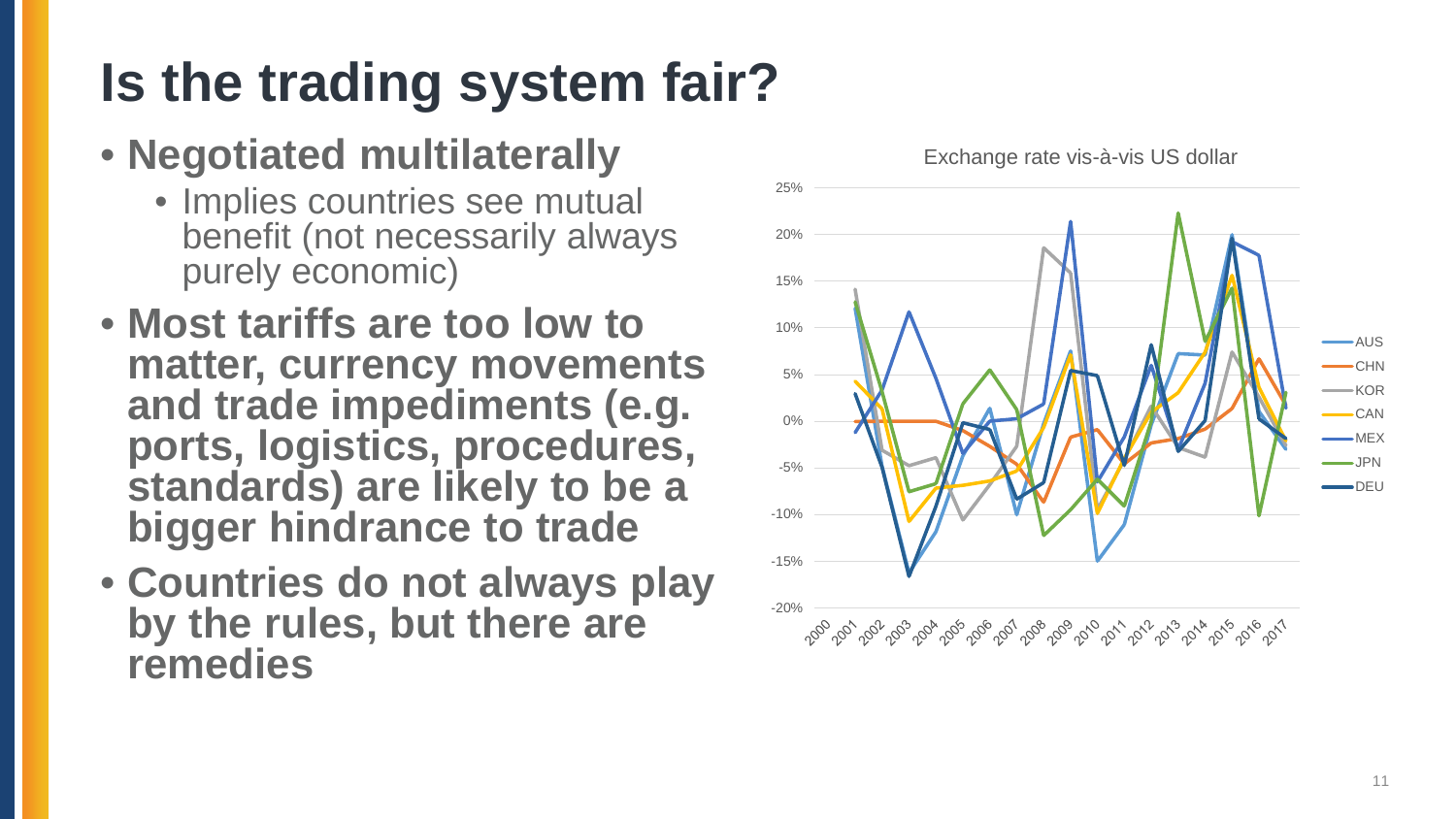### **Significant use of WTO's dispute settlement court**

**Dispute settlements since 1995**



*Source:* World Trade Organization